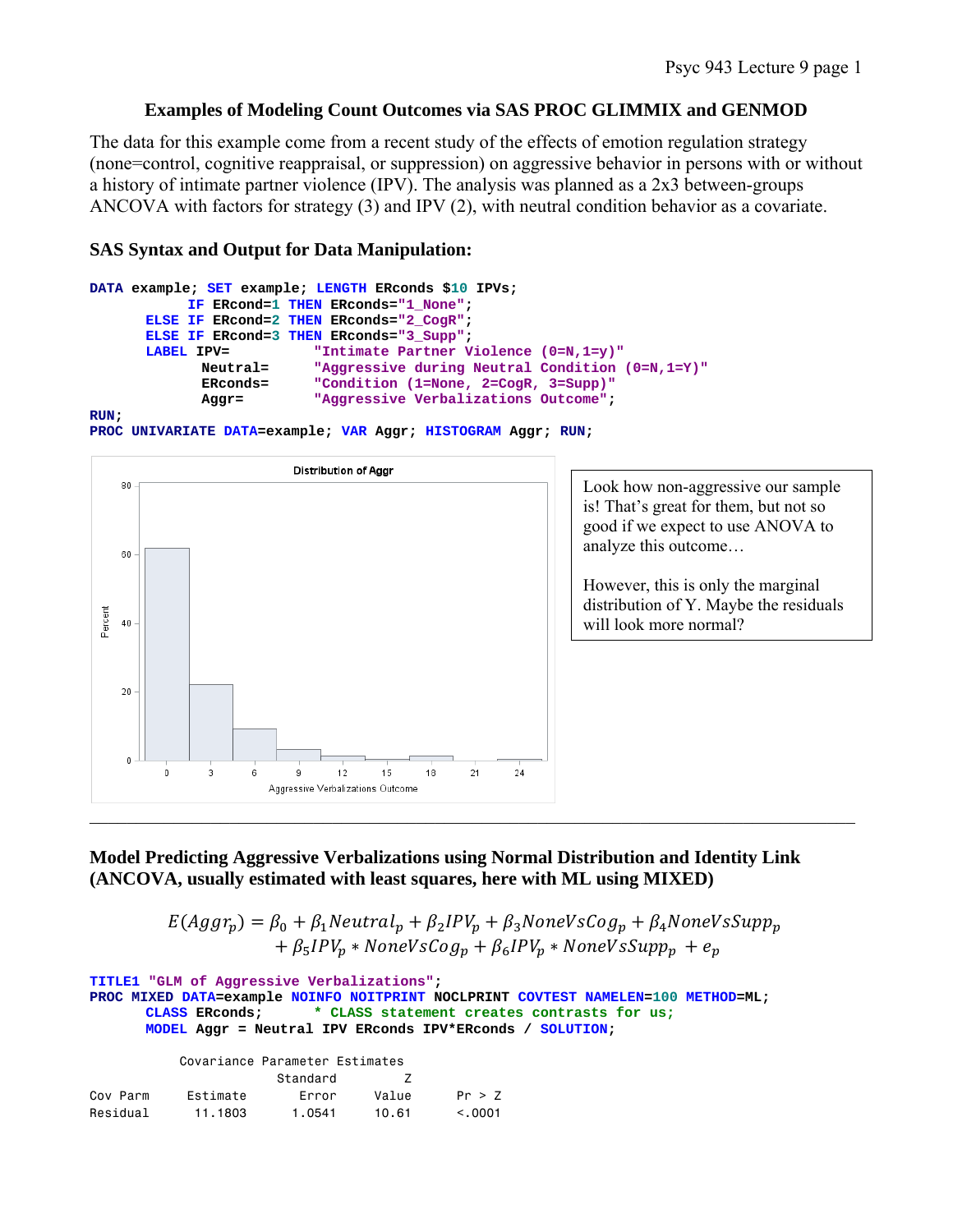| Fit Statistics           |        |
|--------------------------|--------|
| -2 Log Likelihood        | 1181.7 |
| AIC (smaller is better)  | 1197.7 |
| AICC (smaller is better) | 1198.4 |
| BIC (smaller is better)  | 1225.0 |

Type 3 Tests of Fixed Effects

|             | Num | Den |         |        |                          |
|-------------|-----|-----|---------|--------|--------------------------|
| Effect      | DF  | DF  | F Value | Pr > F |                          |
| Neutral     |     | 218 | 2.56    | 0.1109 |                          |
| IPV         |     | 218 | 0.92    | 0.3391 |                          |
| ERconds     | 2   | 218 | 4.31    | 0.0145 | $p = .0676$ , seriously? |
| IPV*ERconds | 2   | 218 | 2.73    | 0.0676 |                          |

LSMEANS to get cell means:

**LSMEANS ERconds / AT (IPV Neutral)=(0 0); \* Cell means per group for IPV=0; LSMEANS ERconds / AT (IPV Neutral)=(1 0); \* Cell means per group for IPV=1; RUN;** 

|         |              |         |            | Least Squares Means |          |     |         |            |
|---------|--------------|---------|------------|---------------------|----------|-----|---------|------------|
|         | Condition    |         |            |                     |          |     |         |            |
|         | $(1 = None,$ |         |            |                     |          |     |         |            |
|         | $2 = C$ ogR, |         |            |                     | Standard |     |         |            |
| Effect  | $3 = Supp$ ) | Neutral | <b>IPV</b> | Estimate            | Error    | DF  | t Value | Pr ><br> t |
| ERconds | 1 None       | 0.00    | 0.00       | 2.5915              | 0.4659   | 218 | 5.56    | < 0.0001   |
| ERconds | 2 CogR       | 0.00    | 0.00       | 0.8242              | 0.4636   | 218 | 1.78    | 0.0768     |
| ERconds | 3 Supp       | 0.00    | 0.00       | 2.3272              | 0.4553   | 218 | 5.11    | < 0.0001   |
| ERconds | 1 None       | 0.00    | 1.00       | 2.8577              | 0.7392   | 218 | 3.87    | 0.0001     |
| ERconds | 2 CogR       | 0.00    | 1.00       | 0.01703             | 0.7523   | 218 | 0.02    | 0.9820     |
| ERconds | 3 Supp       | 0.00    | 1.00       | 4,2921              | 0.6904   | 218 | 6.22    | < 0.0001   |

What about that whole non-normal residuals thing? Yep, still an issue… what to do instead?

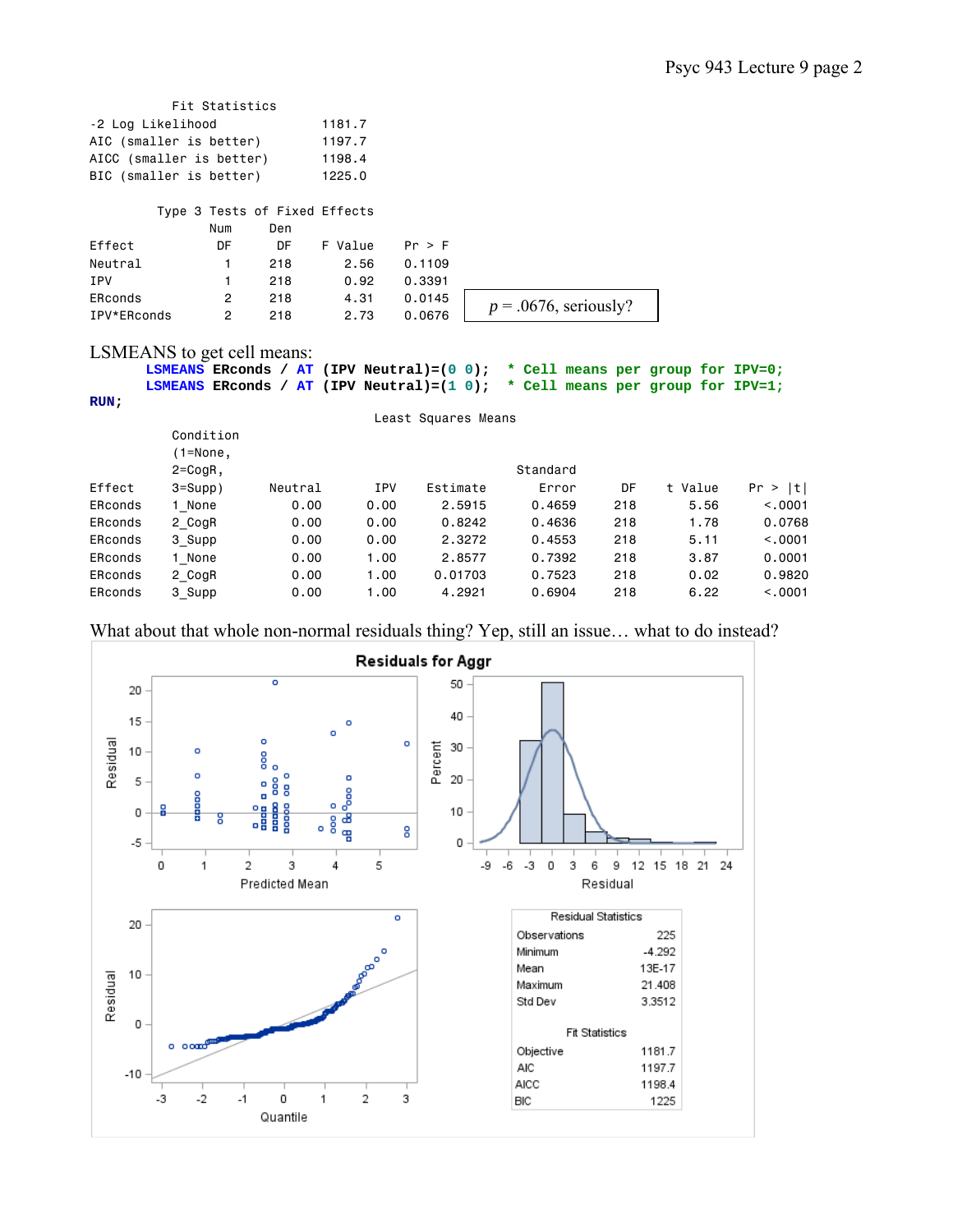## **Model Predicting Aggressive Verbalizations using Poisson Distribution and Log Link**   $Log(E(Aggr_p)) = \beta_0 + \beta_1 Neutral_p + \beta_2 IPV_p + \beta_3 NoneVsCog_p + \beta_4 NoneVsSupp_p$  $+ \beta_5 IPV_p * NoneVsCog_p + \beta_6 IPV_p * NoneVsSupp_p$ **TITLE1 "Poisson Model of Aggressive Verbalizations"; PROC GLIMMIX DATA=example NOCLPRINT NAMELEN=100; CLASS ERconds; \* CLASS statement creates contrasts for us; MODEL Aggr = Neutral IPV ERconds IPV\*ERconds / SOLUTION LINK=LOG DIST=POISSON; LSMEANS ERconds / ILINK AT (IPV Neutral)=(0 0); \* Cell means per group for IPV=0; LSMEANS ERconds / ILINK AT (IPV Neutral)=(1 0); \* Cell means per group for IPV=1; RUN;**  Fit Statistics -2 Log Likelihood 1144.96 AIC (smaller is better) 1158.96 AICC (smaller is better) 1159.48 BIC (smaller is better) 1182.87 CAIC (smaller is better) 1189.87 HQIC (smaller is better) 1168.61 Pearson Chi-Square 1016.55 Pearson Chi-Square / DF 4.66 Type III Tests of Fixed Effects Num Den Effect DF DF F Value Pr > F Neutral 1 218 12.05 0.0006 IPV 1 218 3.45 0.0645 ERconds 2 218 21.94 <.0001 IPV\*ERconds 2 218 9.64 <.0001 ERconds Least Squares Means Condition (1=None, Standard 2=CogR, Standard Error 3=Supp) Neutral IPV Estimate Error DF t Value Pr > |t| Mean Mean 1\_None 0.00 0.00 0.9439 0.08560 218 11.03 <.0001 2.5700 0.2200 2\_CogR 0.00 0.00 -0.1232 0.1437 218 -0.86 0.3922 0.8841 0.1271 3\_Supp 0.00 0.00 0.8440 0.08883 218 9.50 <.0001 2.3257 0.2066 1\_None 0.00 1.00 1.0313 0.1283 218 8.04 <.0001 2.8047 0.3598 2\_CogR 0.00 1.00 -1.9560 0.5777 218 -3.39 0.0008 0.1414 0.08170 3\_Supp 0.00 1.00 1.4217 0.09998 218 14.22 <.0001 4.1442 0.4143 \_\_\_\_\_\_\_\_\_\_\_\_\_\_\_\_\_\_\_\_\_\_\_\_\_\_\_\_\_\_\_\_\_\_\_\_\_\_\_\_\_\_\_\_\_\_\_\_\_\_\_\_\_\_\_\_\_\_\_\_\_\_\_\_\_\_\_\_\_\_\_\_\_\_\_\_\_\_\_\_\_\_\_\_\_\_\_\_\_\_\_ Now that's more like it!  $\odot$

# **Model Predicting Aggressive Verbalizations using Negative Binomial Distribution and Log Link**

 $Log(E(Aggr_n)) = \beta_0 + \beta_1 Neutral_n + \beta_2 IPV_n + \beta_3 NoneVsCog_n + \beta_4 NoneVsSupp_n$  $+ \beta_5 IPV_p * NoneVsCog_p + \beta_6 IPV_p * NoneVsSupp_p + e_p$ 

```
TITLE1 "Negative Binomial Model of Aggressive Verbalizations"; 
PROC GLIMMIX DATA=example NOCLPRINT NAMELEN=100; 
      CLASS ERconds; * CLASS statement creates contrasts for us;
      MODEL Aggr = Neutral IPV ERconds IPV*ERconds / SOLUTION LINK=LOG DIST=NEGBIN; 
      LSMEANS ERconds / ILINK AT (IPV Neutral)=(0 0); * Cell means per group for IPV=0;
      LSMEANS ERconds / ILINK AT (IPV Neutral)=(1 0); * Cell means per group for IPV=1;
RUN;
```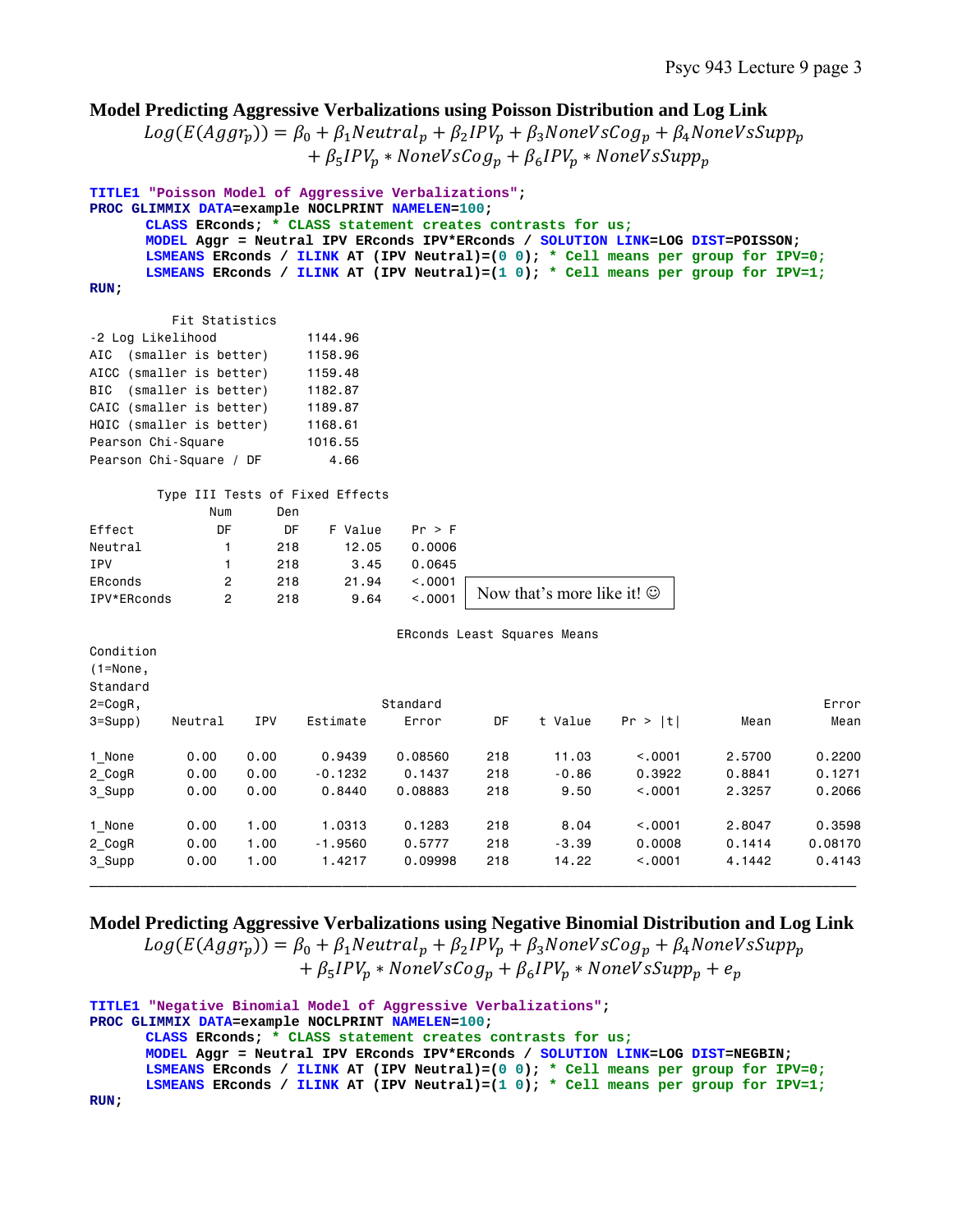### Psyc 943 Lecture 9 page 4

 Fit Statistics -2 Log Likelihood 817.95 AIC (smaller is better) 833.95 AICC (smaller is better) 834.61 BIC (smaller is better) 861.28 CAIC (smaller is better) 869.28 HQIC (smaller is better) 844.98 Pearson Chi-Square 247.87 Pearson Chi-Square / DF 1.14

Condition

Poisson model −2LL =1144.96  $-2\Delta L L (df = 1) = 1146.96 - 817.95 = 329.01, p = 1.57911E-73$ So the model fits significantly better from adding a "dispersion" parameter that allows the variance to exceed the mean.

Parameter Estimates

|             | $(1 = None,$ |           |          |     |         |             |
|-------------|--------------|-----------|----------|-----|---------|-------------|
|             | $2 = CogR$ , |           | Standard |     |         |             |
| Effect      | $3 = Supp$ ) | Estimate  | Error    | DF  | t Value | >  t <br>Pr |
| Intercept   |              | 0.8512    | 0.1927   | 218 | 4.42    | < 0.0001    |
| Neutral     |              | 0.4493    | 0.3634   | 218 | 1.24    | 0.2177      |
| <b>IPV</b>  |              | 0.5671    | 0.3391   | 218 | 1.67    | 0.0959      |
| ERconds     | 1 None       | 0.07835   | 0.2760   | 218 | 0.28    | 0.7768      |
| ERconds     | 2 CogR       | $-0.9583$ | 0.2963   | 218 | $-3.23$ | 0.0014      |
| ERconds     | 3 Supp       | 0         | ٠        |     | ٠       |             |
| IPV*ERconds | 1 None       | $-0.4379$ | 0.4941   | 218 | $-0.89$ | 0.3765      |
| IPV*ERconds | 2 CogR       | $-2.4299$ | 0.7596   | 218 | $-3.20$ | 0.0016      |
| IPV*ERconds | 3 Supp       | 0         |          |     | ٠       |             |
| Scale       |              | 1.5789    | 0.2408   | ٠.  | ٠       |             |

#### Type III Tests of Fixed Effects

| Num | Den |         |        |
|-----|-----|---------|--------|
| DF  | DΕ  | F Value | Pr > F |
| 1   | 218 | 1.53    | 0.2177 |
| 1.  | 218 | 1.91    | 0.1682 |
| 2   | 218 | 7.26    | 0.0009 |
| 2   | 218 | 5.12    | 0.0067 |
|     |     |         |        |

Condition

ERconds Least Squares Means

| $(1 = None,$ |         |      |           |          |     |         |           |        |         |
|--------------|---------|------|-----------|----------|-----|---------|-----------|--------|---------|
| Standard     |         |      |           |          |     |         |           |        |         |
| $2 = CogR$ , |         |      |           | Standard |     |         |           |        | Error   |
| $3 = Supp$ ) | Neutral | IPV  | Estimate  | Error    | DF  | t Value | t<br>Pr > | Mean   | Mean    |
| 1 None       | 0.00    | 0.00 | 0.9296    | 0.1983   | 218 | 4.69    | < 0.0001  | 2.5334 | 0.5024  |
| 2 CogR       | 0.00    | 0.00 | $-0.1071$ | 0.2254   | 218 | $-0.47$ | 0.6353    | 0.8985 | 0.2025  |
| 3 Supp       | 0.00    | 0.00 | 0.8512    | 0.1927   | 218 | 4.42    | < 0.0001  | 2.3425 | 0.4514  |
| 1 None       | 0.00    | 1.00 | 1.0588    | 0.3043   | 218 | 3.48    | 0,0006    | 2,8829 | 0.8772  |
| 2 CogR       | 0.00    | 1.00 | $-1.9699$ | 0.6469   | 218 | $-3.05$ | 0.0026    | 0.1395 | 0.09022 |
| 3 Supp       | 0.00    | 1.00 | 1,4183    | 0.2796   | 218 | 5.07    | < 0.0001  | 4,1301 | 1.1547  |

### ESTIMATE statements to further decompose the interaction (requesting all simple effects)**;**

| ESTIMATE "No/Yes IPV Difference: No Instruction"        | IPV 1 IPV*ERconds 1 0 0;                 |
|---------------------------------------------------------|------------------------------------------|
| ESTIMATE "No/Yes IPV Difference: Cognitive Reappraisal" | IPV 1 IPV*ERconds 0 1 0:                 |
| ESTIMATE "No/Yes IPV Difference: Suppression "          | IPV 1 IPV*ERconds $0 \t0 \t1$ :          |
| ESTIMATE "None/Cog Difference: No IPV"                  | ERConds $-1$ 1 0 IPV*ERconds 0 0 0:      |
| ESTIMATE "None/Sup Difference: No IPV"                  | ERconds $-1$ 0 1 IPV*ERconds 0 0 0;      |
| ESTIMATE "Cog/Supp Difference: No IPV"                  | ERCONDS $0 - 1$ 1 IPV*ERCONDS 0 0 0;     |
| ESTIMATE "None/Cog Difference: Yes IPV"                 | ERconds $-1$ 1 0 IPV*ERconds $-1$ 1 0;   |
| ESTIMATE "None/Sup Difference: Yes IPV"                 | ERCONds $-1$ 0 1 IPV*ERCONds $-1$ 0 1;   |
| ESTIMATE "Cog/Sup Difference: Yes IPV"                  | ERCONDS $0 - 1$ 1 IPV*ERCONDS $0 - 1$ 1; |
| ESTIMATE "No/Yes IPV by None/Coq Interaction"           | $IPV*ERconds -1 1 0$ :                   |
| ESTIMATE "No/Yes IPV by None/Sup Interaction"           | $IPV*ERconds -1 0 1$ :                   |
| ESTIMATE "No/Yes IPV by Coq/Sup Interaction"            | IPV*ERconds $0 -1$ 1;                    |